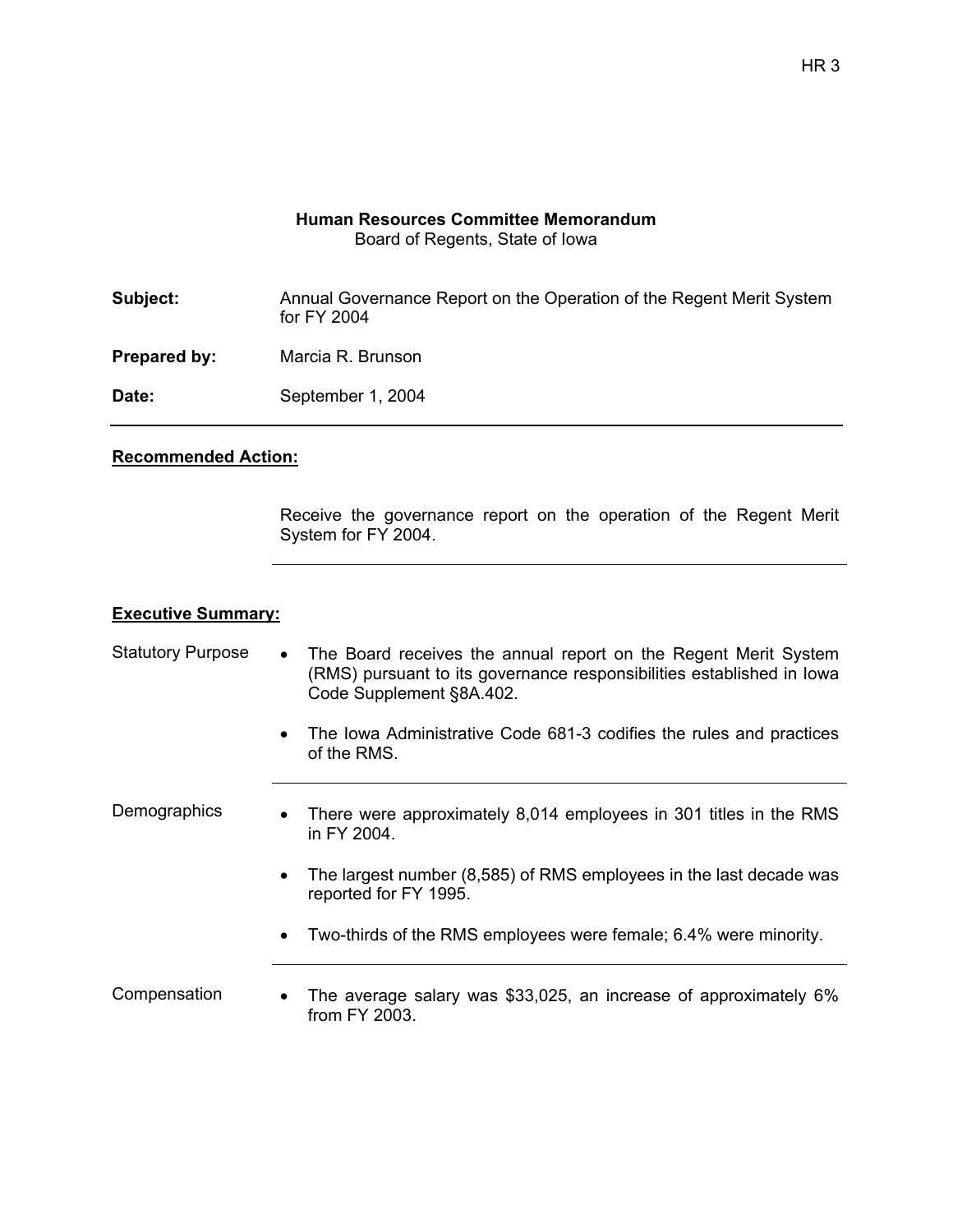|                                          | The AFSCME agreement provided for a 2% across-the-board<br>increase in pay on July 1, 2003. Employees received mandatory<br>annual within grade increases valued at 4.5%. Increases are given<br>not to exceed the maximum of the pay grade.                                      |
|------------------------------------------|-----------------------------------------------------------------------------------------------------------------------------------------------------------------------------------------------------------------------------------------------------------------------------------|
|                                          | The Board provided a similar increase for the RMS staff exempt from<br>$\bullet$<br>collective bargaining due to supervisory duties or the confidential<br>nature of their positions.                                                                                             |
| Classification                           | There were 191 reclassification requests; 292 new positions<br>established; and ten classification appeals heard by an independent<br>panel.                                                                                                                                      |
|                                          | Two new classifications were added (Phlebotomist I and II), and five<br>classifications were revised.                                                                                                                                                                             |
| Promotions                               | Promotion by gender and minority status mirrored approximately their<br>proportion in the RMS population.                                                                                                                                                                         |
| Turnover                                 | The turnover rate in the RMS was approximately 9%.<br>$\bullet$                                                                                                                                                                                                                   |
| Background:                              |                                                                                                                                                                                                                                                                                   |
| <b>Bargaining Unit</b><br>Representation | The American Federation of State, County and Municipal Employees<br>(AFSCME) represents unionized employees in the RMS. About 87%<br>of the RMS employees are represented by AFSCME.<br><b>RMS</b><br>employees account for about 40% of the statewide AFSCME<br>bargaining unit. |

• AFSCME negotiates with the State for salaries and benefits for RMS staff pursuant to Iowa Code Chapter 20. Negotiations will begin this winter for the 2005-07 collective bargaining agreement with representatives from the Board Office and the Regent universities participating.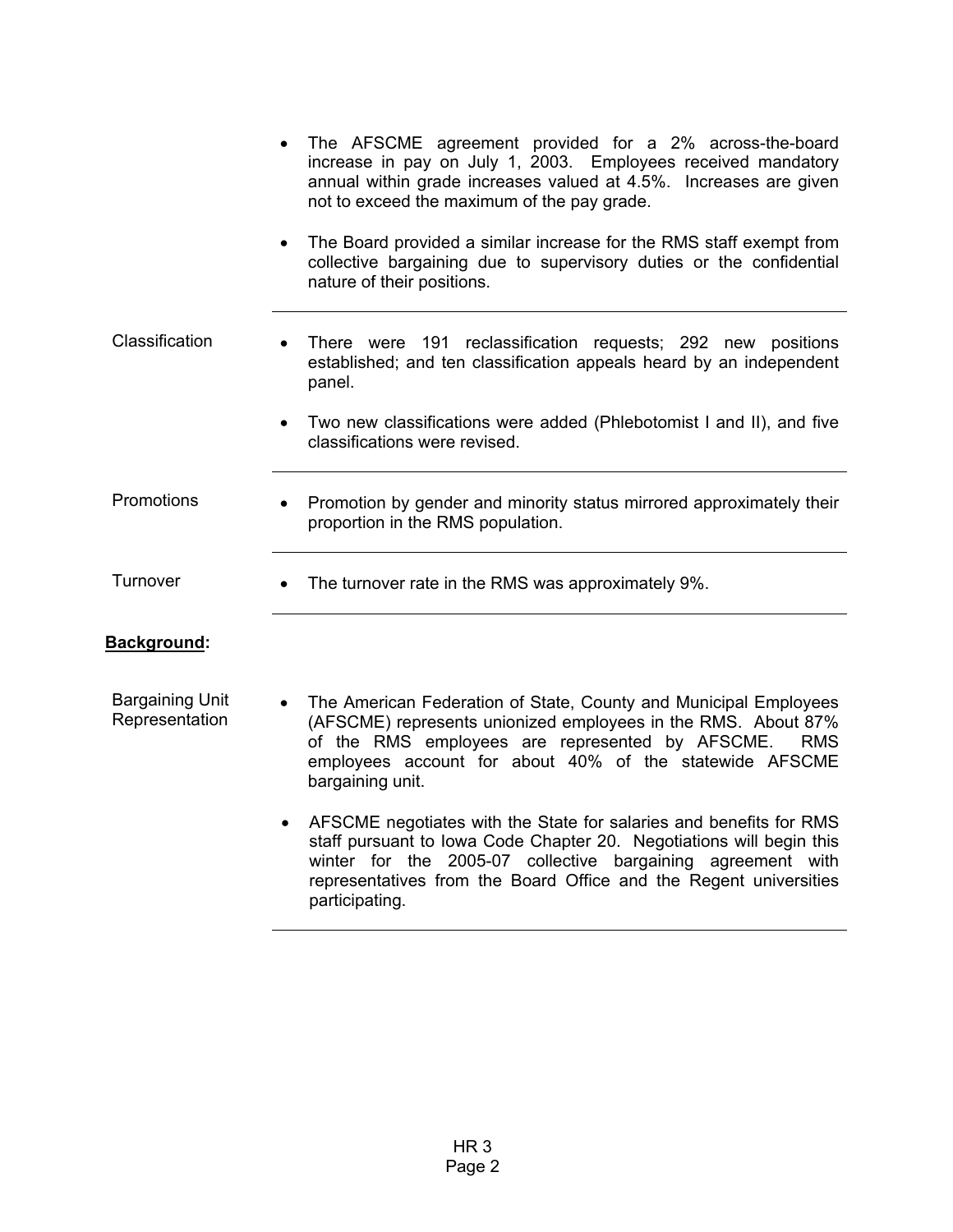- Nonorganized Staff The Board establishes salaries and benefits for nonrepresented (supervisory exempt and confidential) RMS staff. In addition to the 914 supervisory RMS staff, there are clerical employees designated as confidential.
- Pay Plans Classifications in the four AFSCME bargaining units (blue collar, security, technical and clerical) are paid on a single minimummaximum pay matrix with 13 pay grades.
	- Supervisory classifications are paid on a matrix similar to the AFSCME matrix except it has 18 pay grades.

Comparable Worth  $\bullet$  A job classification is assigned to a pay grade within the pay matrix based upon the point count which analyzes the skill, effort, responsibility and working conditions pursuant to the state law on comparable worth.

- **Classification** Reviews and Appeals The rules of the RMS contain a classification review and appeal process. Utilizing this process, employees may request review of the classifications of their positions.
	- Classification reviews are conducted at the departmental and institutional levels with a recommendation made at each level. The review process concludes with the decision of the Merit System Director in the Board Office.
	- Employees dissatisfied with the decision of the Merit System Director may appeal to a three-member committee. The committee is chaired by an individual not employed by the Regent institutions and who is knowledgeable of position classification.
	- There were 191 employees (down from 321 in FY 2003) who requested review of their RMS classifications. The reviews resulted in no change for 28 employees; a change in classification but no pay grade change for 29; a change in classification and movement to a higher pay grade for 122; and a change in classification and movement to a lower pay grade for 12.